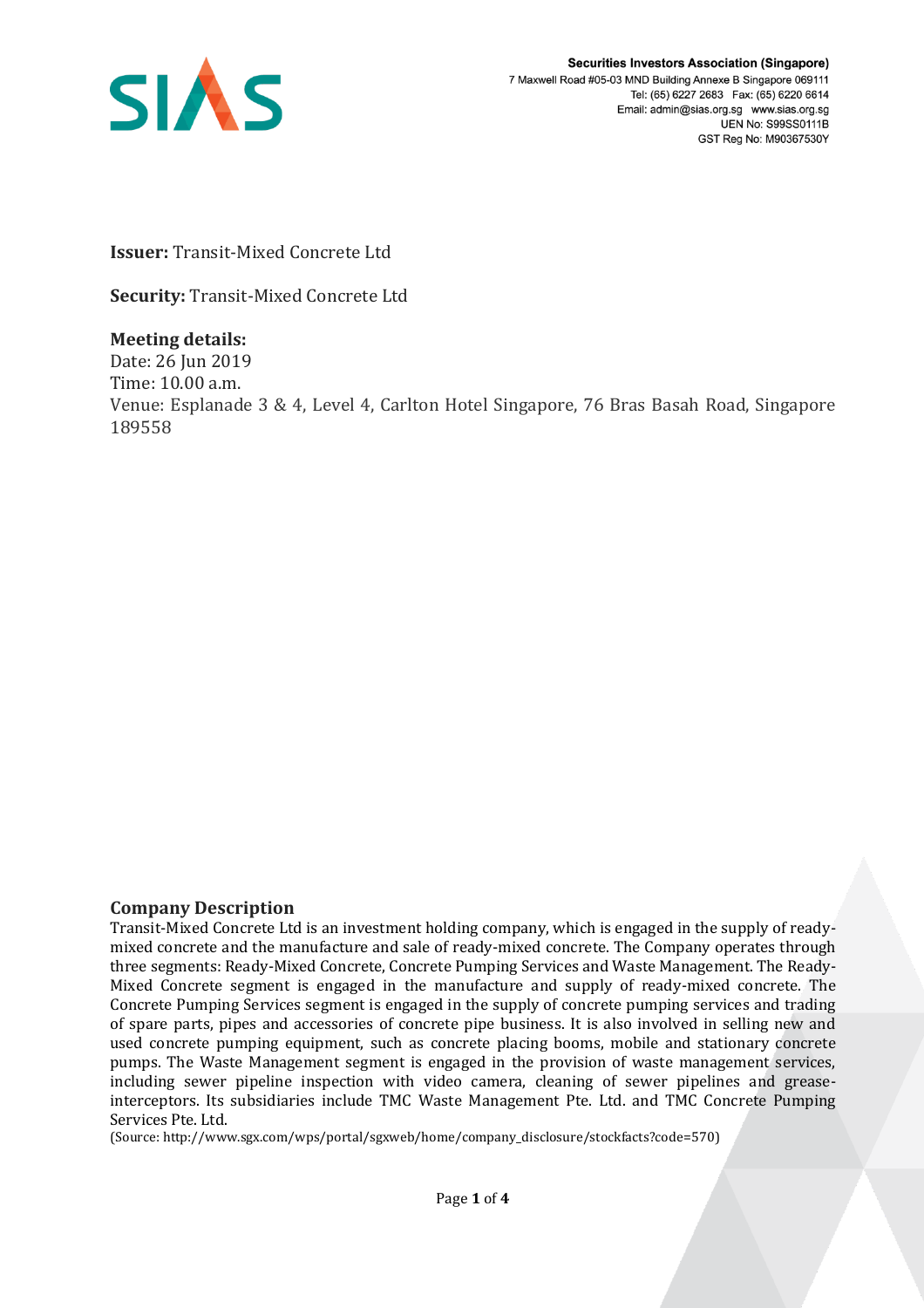

**Q1**. As noted in the Acting CEO's Statement, the group had undergone a rationalisation exercise and ceased its ready-mixed concrete operations in Malaysia, comprising Crescent Forest Ready Mix Sdn. Bhd. and Crescent Concrete Sdn. Bhd., in January and February 2019 respectively.

The group's continuing operations are the concrete pumping services segment and the waste management segment that generated \$7.2 million (down 21%) and \$1.8 million (down 5%) in FY2019 respectively.

The concrete pumping services segment incurred a gross loss due to lower revenue and it posted a reportable segment loss before tax of \$4.3 million in FY2019 (including an impairment loss on plant and equipment of \$2.3 million). In the waste management segment, profit before tax was down by 44% from \$429,000 in FY2018 to \$239,000 in FY2019.

As disclosed in Note 4 (page 68 – Plant and equipment), the remaining useful life of the concrete pump equipment is 4 years.

- **(i) What was the utilisation rate of the group's concrete pumps and placing equipment?** As at 28 February 2018, the group owned 110 units of such equipment.
- **(ii) Does the board/management consider it opportune to carry out a strategic review on the group's long term viability and prospects in the concrete pumping services?**
- **(iii) Has the board estimated its share in the local market?**
- **(iv) What are the operational and financial milestones to be achieved by the group to at least breakeven in the concrete pumping services segment in the new financial year?**
- **(v) In addition, has the board considered any strategic partnership/tie-up or merger with other bigger players in the market?**
- **(vi)** While revenue declined by 15% in FY2019, wages and salaries expenses decreased by just (2.7)% to \$4.04 million. **Can management elaborate further on its plans to better manage costs?**
- **(vii) In addition, can management help shareholders understand the reason(s) for the drop in profit in the waste management segment? How long is a typical cleaning contract?**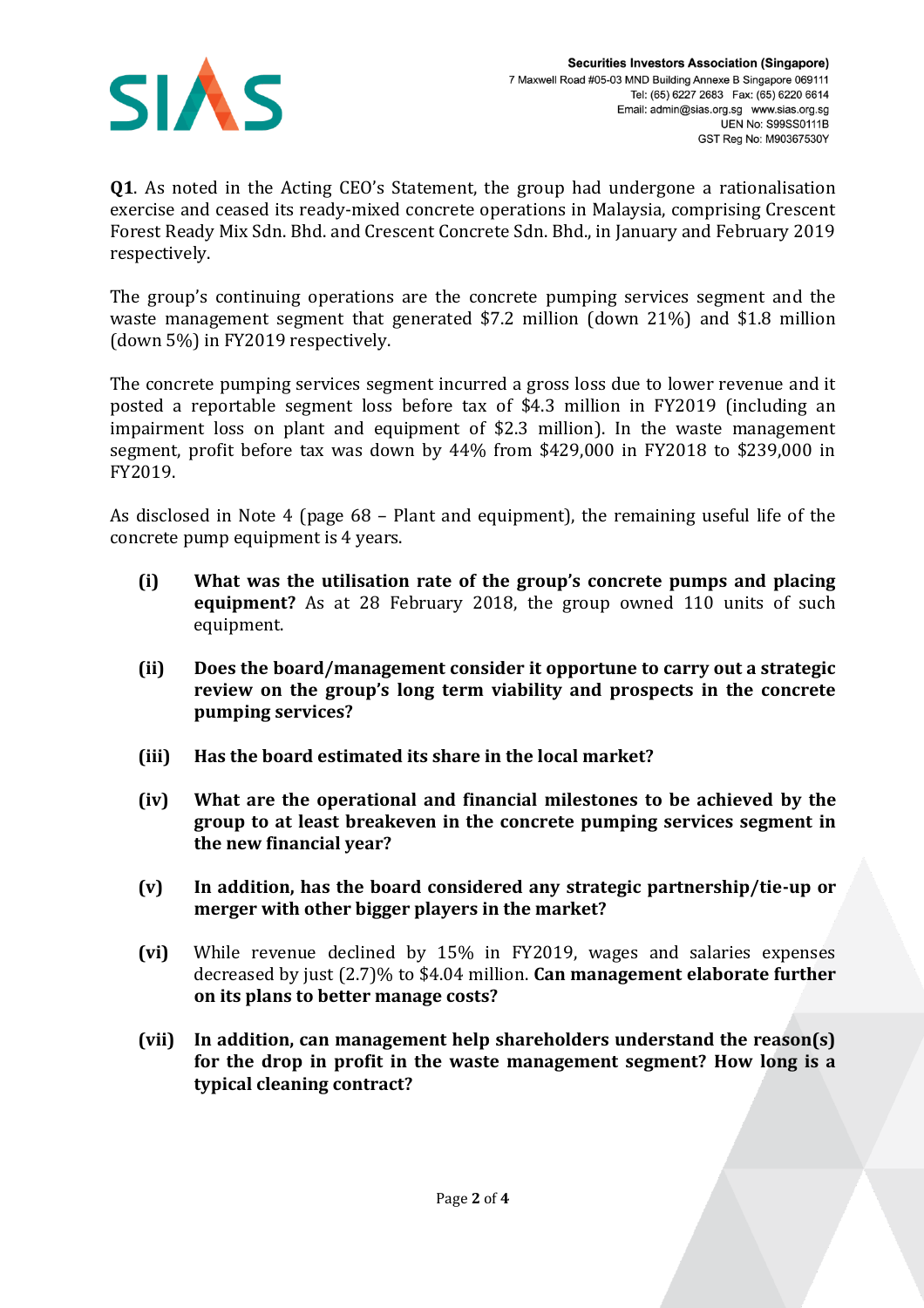

**Q2.** As noted in the Consolidated statement of comprehensive income (page 39), the share of profit of joint venture, net of tax, increased marginally from \$120,551 to \$121,924 in FY2019. Revenue for the 45%-owned joint venture increased by 53% to \$2.76 million although profit for the year remained steady.

- **(i) Can management elaborate further on the scale of the operations of PT ATMC Pump Services ("PT ATMC") in Indonesia? What is the geographical coverage by PT ATMC and what are the type of projects that is driving the JV's growth?**
- **(ii) How much more capital has the group set aside to support the JV's growth?**  In 2016, the group contributed \$628,290 and made additional capital contribution of \$1,192,500 in 2018.
- **(iii) Given that PT ATMC is a 45% joint venture, what is the level of oversight and control by the company/management?**

**Q3.** On 17 January 2019, the company announced the appointment of Mr Khoo Ho Tong as an independent director of the company. As disclosed in the director's profile, Mr Khoo has been a practicing public accountant from 1980 to 2016. On page 123 of the annual report, the company disclosed his other principal commitments, including past directorship in Viz Branz Holdings Pte Ltd.

**(i) Has the nominating committee reviewed the overall desired competency matrix of the board and identified any gaps in skills or competencies that could be addressed in new/future director appointments?**

The nominating committee (NC) has stated in the Corporate Governance report that it would seek out suitable qualified persons "*usually through a network of contacts and ascertain the relevant expertise required*".

**(ii) Has the NC evaluated if the use of a professional search firm for independent directors may enable the board to cast its net wider and further improve the diversity and possibly the quality of the candidate pool?**

Both independent directors do not appear to have deep, hands-on experience in the construction/concrete segment. For instance, the chairman, Mr. Tan Kok Hiang, was an executive director in Viz Branz (a manufacturer and distributor of instant beverages) from September 1999 to October 2010.

**(iii) Can the board help shareholders understand how effective the board is (especially the independent directors) at helping management with developing the group's strategies and at performing effective check on the performance of management?**